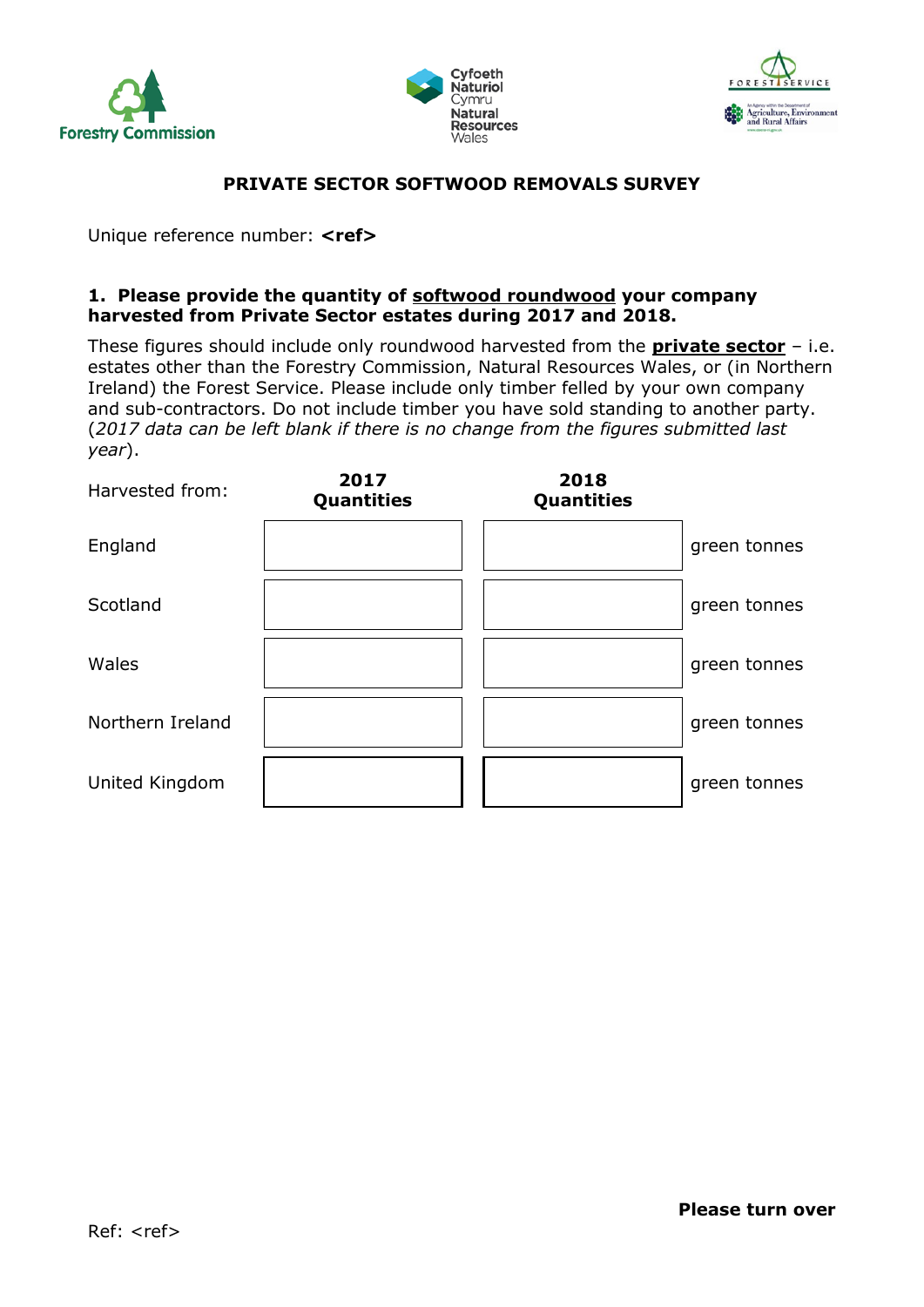





# **2. TOTAL Woody Material Harvested 2018**

Current published forestry statistics show a difference between removals and consumption of roundwood. In order to help identify the source of this discrepancy, please estimate the approximate breakdown of woody material harvested by origin, below.

\*Other refers to material other than stemwood & bark (e.g. brash and stumps), please specify type of material if harvested.



### **CERTIFICATION**

### **3. How much of the volume (from Q1) was from certified woodlands?**



**Please turn over**